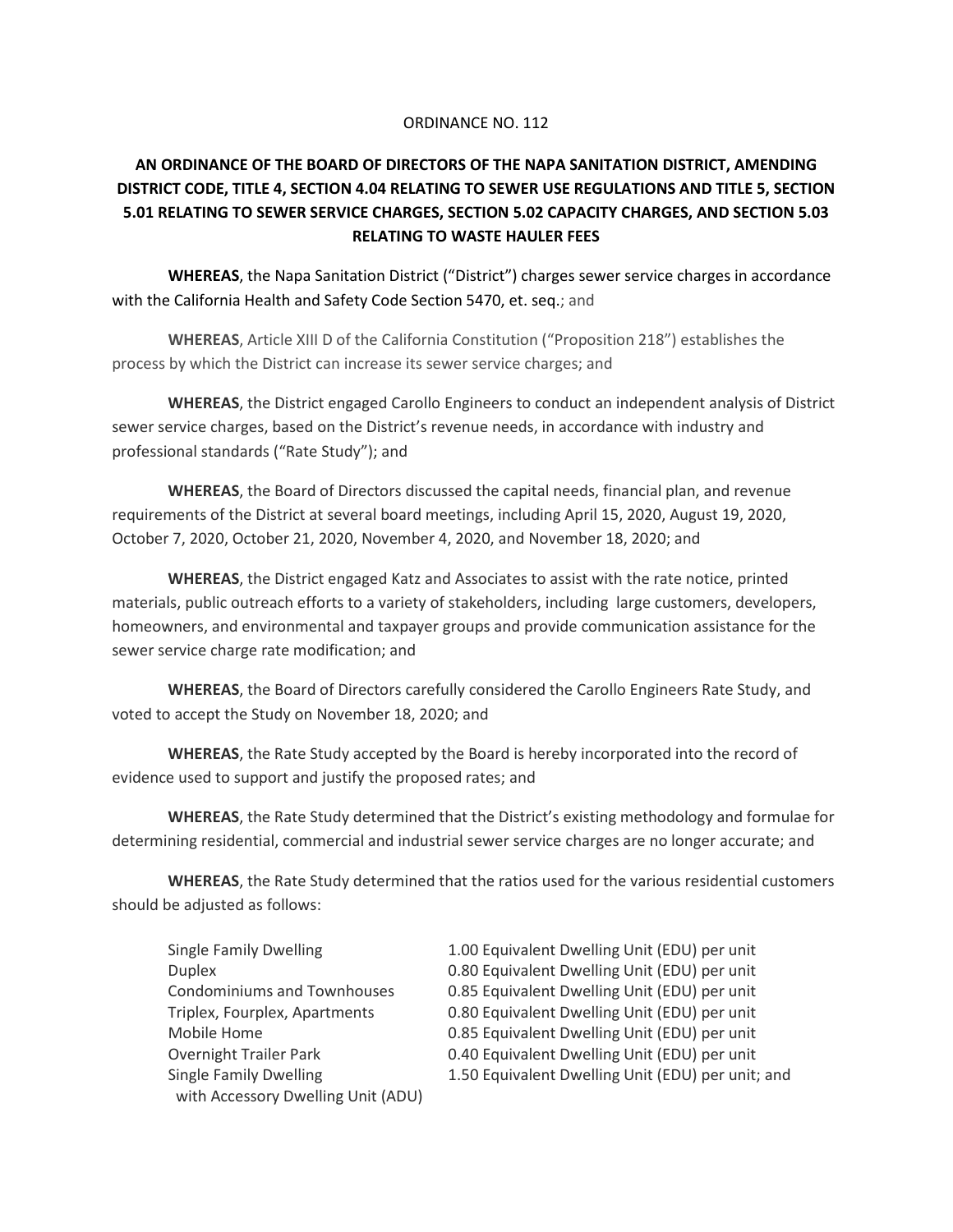**WHEREAS,** the District's rate structure is based on the Equivalent Dwelling Unit (EDU) concept. An EDU is a unit of measure intended to represent the volume, biochemical oxygen demand (BOD), and total suspended solids (TSS) of wastewater generated by a typical single family residential (SFR) home. This allows NapaSan to compare the wastewater "demand" of different parcels and customers using a standardized unit of measure.

**WHEREAS**, the Rate Study determined that the factors and estimates of a single family home's wastewater flow, BOD, and TSS, the factors that are used to allocate the costs of the sewer system to individual customers, should be updated to reflect current estimates of those factors; and

**WHEREAS**, the Rate Study determined that the assumed average daily flow of a typical single family residential home is 117 gallons per day (gpd) instead of 210 gpd in the existing rate structure; and

**WHEREAS**, the Rate Study determined that average BOD increased from 175 to 314 mg/L and TSS from 200 to 359 mg/L, primarily due to increased concentrations resulting from reduced flow; and

**WHEREAS**, based on these determinations, the Rate Study concluded that the allocation between flow, BOD, and TSS, which is used to calculate the strength factor for individual customer classes, should be adjusted to 58%, 15%, and 27%, respectively; and

**WHEREAS**, based on this conclusion, the Rate Study determined that the changes in the EDU formula and allocation of flow, BOD, and TSS resulted in a new strength factor formula; and

**WHEREAS**, the Rate Study determined that the above changes will allow the sewer service charge rate to stay the same for the next five (5) years and still meet the District's revenue requirements; and

**WHEREAS**, in order to moderate the impact on customers, the Rate Study recommended that such changes be phased-in. In particular, the Rate Study recommended the change in ratios between residential customer type take place over five (5) years and the change in the flow, BOD, and TSS calculation over six (6) years; and

**WHEREAS**, the Rate Study recommended an annual 3.0 percent revenue increase and that the revenue requirements from sewer service charges are to be as follows:

| FY 2021/22 | \$32,119,000      |
|------------|-------------------|
| FY 2022/23 | \$33,386,000      |
| FY 2023/24 | \$34,718,000      |
| FY 2024/25 | \$35,965,000      |
| FY 2025/26 | \$37,255,000; and |

**WHEREAS**, the Rate Study calculated the per 1.0 EDU sewer service charge necessary to meet the revenue needs to be as follows: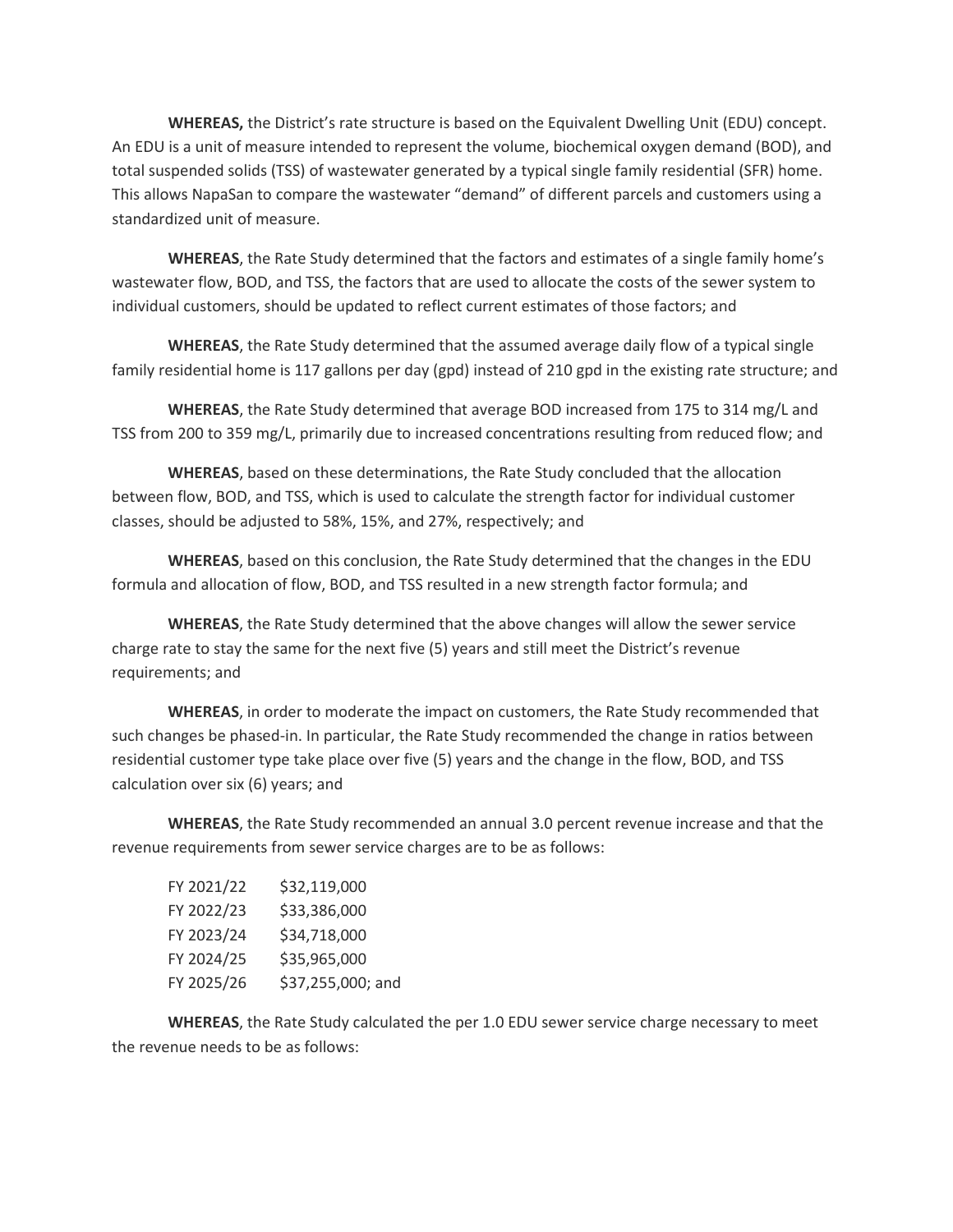| FY 2021/22 | \$738.60      |
|------------|---------------|
| FY 2022/23 | \$738.60      |
| FY 2023/24 | \$738.60      |
| FY 2024/25 | \$738.60      |
| FY 2025/26 | \$738.60; and |

**WHEREAS**, the Rate Study determined that the waste hauler fee structure should be consolidated into one flow category; and

**WHEREAS**, the Rate Study recommended that the revenue requirements from waste hauler fees to be as follows:

| FY 2021/22 | \$283,000      |
|------------|----------------|
| FY 2022/23 | \$294,000      |
| FY 2023/24 | \$306,000      |
| FY 2024/25 | \$317,000      |
| FY 2025/26 | \$328,000; and |

**WHEREAS**, the Rate Study calculated the per gallon waste hauler fee necessary to meet the revenue needs to be as follows:

| FY 2021/22 | \$0.22      |
|------------|-------------|
| FY 2022/23 | \$0.23      |
| FY 2023/24 | \$0.24      |
| FY 2024/25 | \$0.25      |
| FY 2025/26 | \$0.26; and |

**WHEREAS**, revenues derived from the charges do not exceed the funds required to provide sewer service and are not used for any purpose other than that for which the charges were imposed; and

**WHEREAS**, the amount of the charges do not exceed the proportional cost of the service attributable to the properties receiving service; and

**WHEREAS**, the charges are imposed only on those properties actually receiving service or those for which service is immediately available; and

**WHEREAS**, on or before February 9, 2021, the District mailed a Notice of Public Hearing to the record owner of every parcel served by the District, stating the proposed sewer service charges, the basis upon which the charges were calculated, the reason for the charges, together with the date, time and location of the Public Hearing on the proposed charges; and

**WHEREAS**, the Notice of Public Hearing also included a description of the protest process and provided a form that property owners could use to protest the increase; and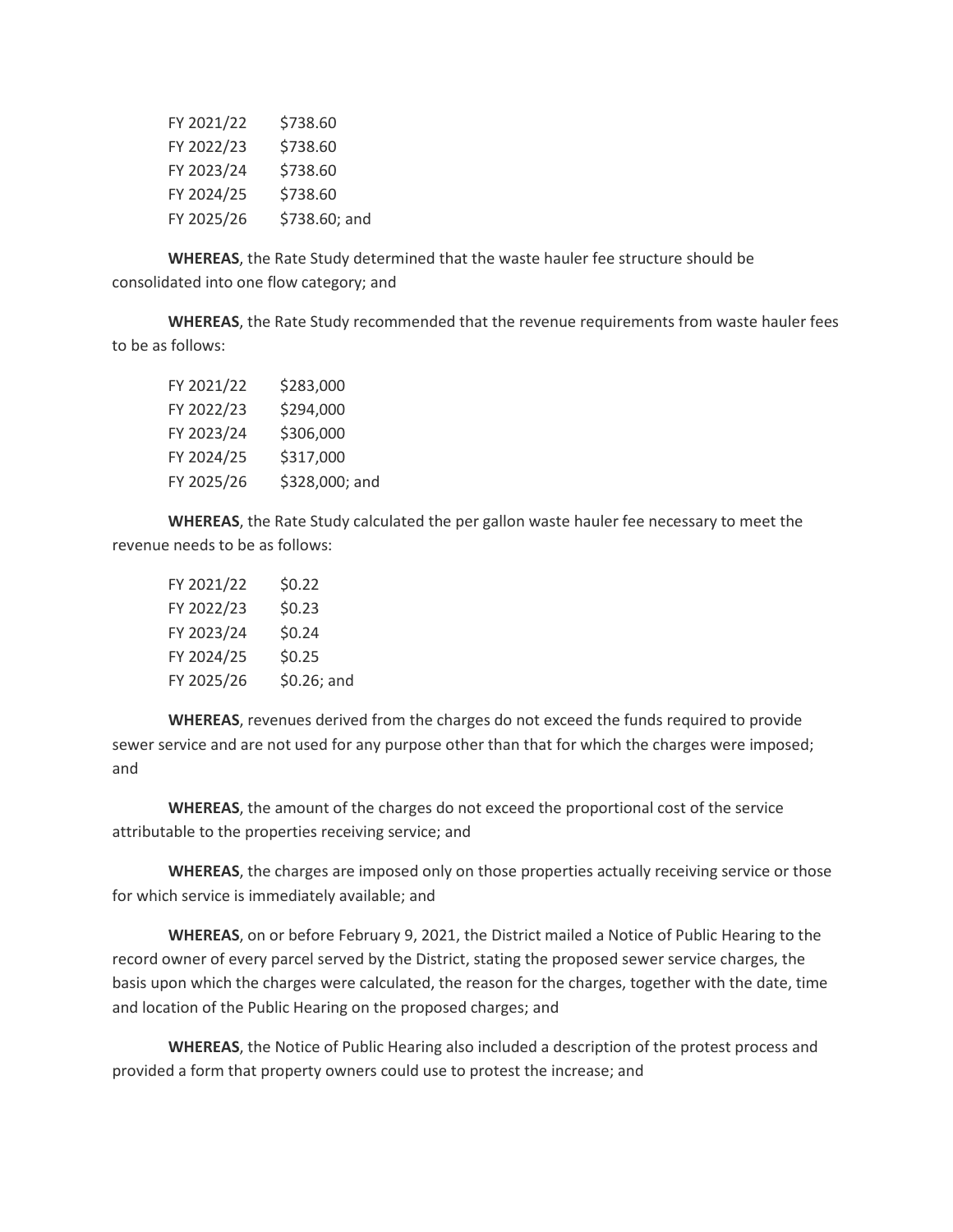**WHEREAS**, the Notice of Public Hearing also contained information describing how the rates were being modified, who would be affected, how customers would be affected, and why a rate increase was needed; and

**WHEREAS**, the Public Hearing for the proposed charges was held on March 31, 2021, which was more than 45 days after the Notice of Public Hearing was mailed to record owners; and

**WHEREAS**, at the Public Hearing, the District considered all protests against the proposed charge, and the number of written protests against the proposed charge was less than a majority of owners of the identified parcels;

## **NOW, THEREFORE, BE IT ORDAINED BY THE BOARD OF DIRECTORS OF THE NAPA SANITATION DISTRICT:**

**SECTION 1.** Sections 4.04.100 – Acceptable Wastes, 5.01.010 – Rates, 5.01.030 – Water Metered Commercial, Public Utilities and Public Agency Facilities, 5.01.060 – Industrial User Waste Charges, 5.02.030 – Capacity Charge Calculation, 5.03.010 – Hauled Waste Fees, of District Code are hereby amended as follows:

### **4.04.100 Acceptable Wastes**

**Domestic Sanitary Sewage.** The following parameters are the typical physical, chemical, and biological characteristics of domestic sanitary sewage:

| <b>Waste Characteristic</b>      | <b>Typical Concentration</b> |  |  |  |
|----------------------------------|------------------------------|--|--|--|
| <b>Total Dissolved Solids</b>    | 500 $mg/L$                   |  |  |  |
| Turbidity                        | 250 JTU/NTU                  |  |  |  |
| Color                            | 500 CU                       |  |  |  |
| <b>Biochemical Oxygen Demand</b> | $314$ mg/L                   |  |  |  |
| Chemical Oxygen Demand           | 500 mg/L                     |  |  |  |
| <b>Suspended Solids</b>          | 359 mg/L                     |  |  |  |
| Settleable Solids                | $10 \text{ mg/L}$            |  |  |  |
| Sulfide                          | $0.5$ mg/L                   |  |  |  |
| Grease (vegetable based)         | 75 mg/L                      |  |  |  |
| Detergent (MBAS)                 | $10 \text{ mg/L}$            |  |  |  |
| Ammonia                          | $20$ mg/L                    |  |  |  |
| Phosphate (Total)                | $25 \text{ mg/L}$            |  |  |  |

### **5.01.010 Rates**

Sewer Service Charges are hereby prescribed for all premises connected to the sanitation or sewerage system of the District.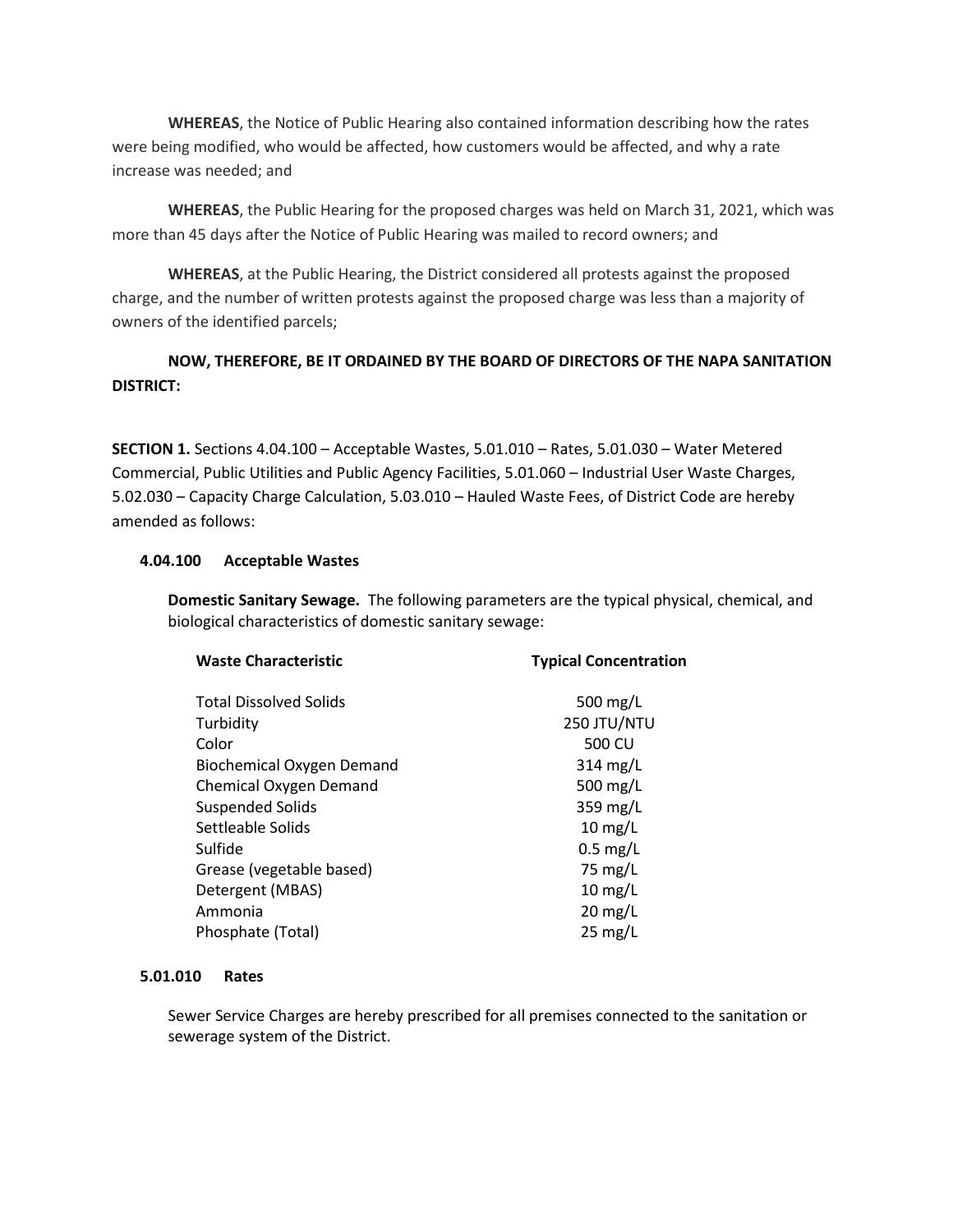The annual Sewer Service Charge rate shall be as follows:

| Fiscal Year (FY)         | Sewer Service Charge per EDU |
|--------------------------|------------------------------|
| 2021-2022 and thereafter | \$738.60                     |

Sewer Service Charges shall be collected on the tax roll of the County of Napa, State of California, in the manner provided pursuant to Section 5471 through 5473.11 of the Health and Safety Code of the State of California, as amended. Pursuant to Health and Safety Code section 5473 and 5473.1, a written report containing a description of each parcel of real property receiving such services and facilities and the amount of the charge for each parcel shall be filed with the Secretary of the District.

An EDU shall be calculated using the following flow, biochemical oxygen demand (BOD), and total suspended solids (TSS) estimates below for a single family home.

| <b>Fiscal Year</b>       | Flow (gpd) | BOD (mg/L) | TSS (mg/L) |
|--------------------------|------------|------------|------------|
| 2021-2022                | 188        | 209        | 238        |
| 2022-2023                | 167        | 240        | 274        |
| 2023-2024                | 150        | 265        | 303        |
| 2024-2025                | 137        | 284        | 324        |
| 2025-2026 and thereafter | 126        | 301        | 344        |

The EDUs below for residential unit types are based upon a ratio to a single family dwelling (1.0 EDU) using the estimates above.

|                                                 | <b>Equivalent Dwelling Unit (EDU)</b> |          |          |       |           |
|-------------------------------------------------|---------------------------------------|----------|----------|-------|-----------|
|                                                 | FY                                    | FY       | FY       | FY    | <b>FY</b> |
|                                                 | $2021 -$                              | $2022 -$ | $2023 -$ | 2024- | $2025 -$  |
| <b>Residential Unit Type</b>                    | 2022                                  | 2023     | 2024     | 2025  | 2026      |
| R01 Single Family Dwelling, each unit           | 1.00                                  | 1.00     | 1.00     | 1.00  | 1.00      |
| RO2 Duplex, each unit                           | 0.96                                  | 0.92     | 0.88     | 0.84  | 0.80      |
| R04 Condominiums & Townhouses, each unit        | 0.97                                  | 0.94     | 0.91     | 0.88  | 0.85      |
| R03 Triplex Apartment, each unit                | 0.64                                  | 0.68     | 0.72     | 0.76  | 0.80      |
| <b>R03</b> Fourplex Apartment, each unit        | 0.64                                  | 0.68     | 0.72     | 0.76  | 0.80      |
| R03 All other Apartment Units, each unit        | 0.64                                  | 0.68     | 0.72     | 0.76  | 0.80      |
| R05 Mobile Home, per space                      | 0.65                                  | 0.70     | 0.75     | 0.80  | 0.85      |
| <b>RO6</b> Overnight Trailer Parking, per space | 0.40                                  | 0.40     | 0.40     | 0.40  | 0.40      |
| R07 Single Family Dwelling with ADU             | 1.50                                  | 1.50     | 1.50     | 1.50  | 1.50      |
| R13 Single Room Occupancy, each unit            | 0.60                                  | 0.60     | 0.60     | 0.60  | 0.60      |

#### **5.01.030 Water Metered Commercial, Public Utilities and Public Agency Facilities**

Using a single family dwelling as a standard, the following designated premises in the following table shall be charged based upon water consumption and strength. The strength factors noted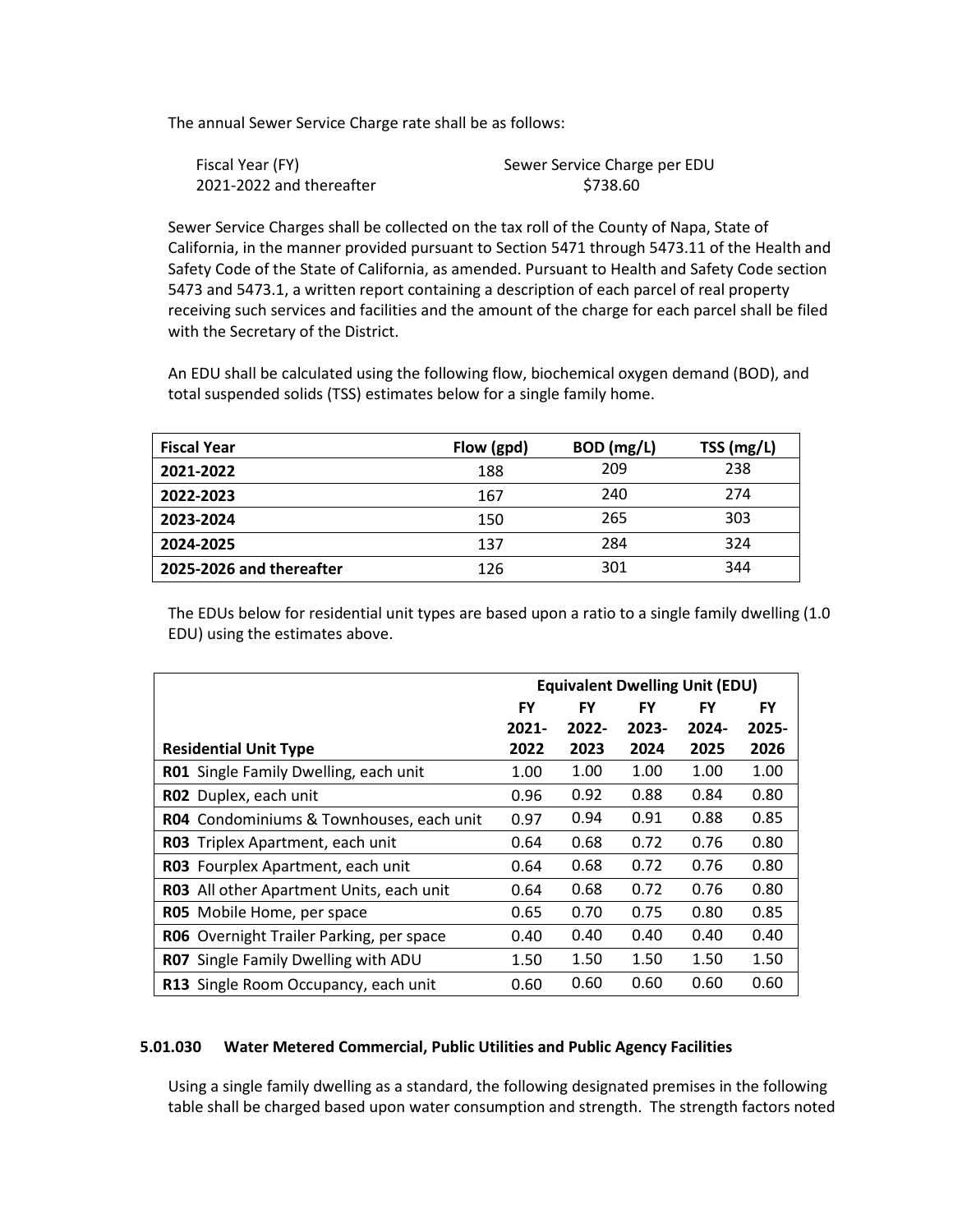below were calculated based upon the State Water Resources Control Board Revenue Program Guidelines strength and flow factors and the flow, BOD and TSS assumptions shown in Section 5.01.010 and using Step 2 of the formula shown in Section 5.01.060.

| <b>Business Category</b>                           | <b>Strength Factor</b> |
|----------------------------------------------------|------------------------|
| <b>Automobile Sales &amp; Service</b>              | 1.00                   |
| Bakeries/Candy/Ice Cream Manufacturing             | 2.25                   |
| <b>Banks/Business Offices</b>                      | 1.00                   |
| Bars/Nightclubs/Wine Tasting/Beer Tasting          | 1.00                   |
| <b>Bed and Breakfast Inns</b>                      | 1.00                   |
| Café/Coffee Shop                                   | 1.29                   |
| Car Wash                                           | 0.80                   |
| Carpet & Rug Cleaners                              | 1.29                   |
| Churches                                           | 1.00                   |
| Convalescent/Care Homes/Hospitals                  | 1.00                   |
| Daycare Facilities/Schools (Private)               | 1.00                   |
| Delicatessen (no cooking)                          | 1.29                   |
| Delicatessen (cooking)                             | 1.82                   |
| Dry Type Industries                                | 1.00                   |
| <b>Funeral Homes</b>                               | 2.35                   |
| Hotels/Motels (without restaurants)                | 1.00                   |
| Hotels/Motels (with restaurants)                   | 1.82                   |
| Laundries-Commercial                               | 1.29                   |
| Laundries-Self Service                             | 0.86                   |
| Markets (with food service)                        | 2.35                   |
| Markets (without food service), Convenience Stores | 1.29                   |
| Membership Organizations, with kitchens            | 2.25                   |
| Membership Organizations, without kitchens         | 1.00                   |
| Merchandising/Department/Retail Stores             | 1.00                   |
| Mixed Use (1 water meter)                          | 1.29                   |
| Physicians/Medical/Dental Offices                  | 1.00                   |
| Printers/Newspapers                                | 1.00                   |
| <b>Repair Shops/Service Stations</b>               | 1.00                   |
| <b>Restaurants and Caterers</b>                    | 2.25                   |
| Service Related Enterprises/Hair Salons            | 1.00                   |
| <b>Theaters</b>                                    | 1.00                   |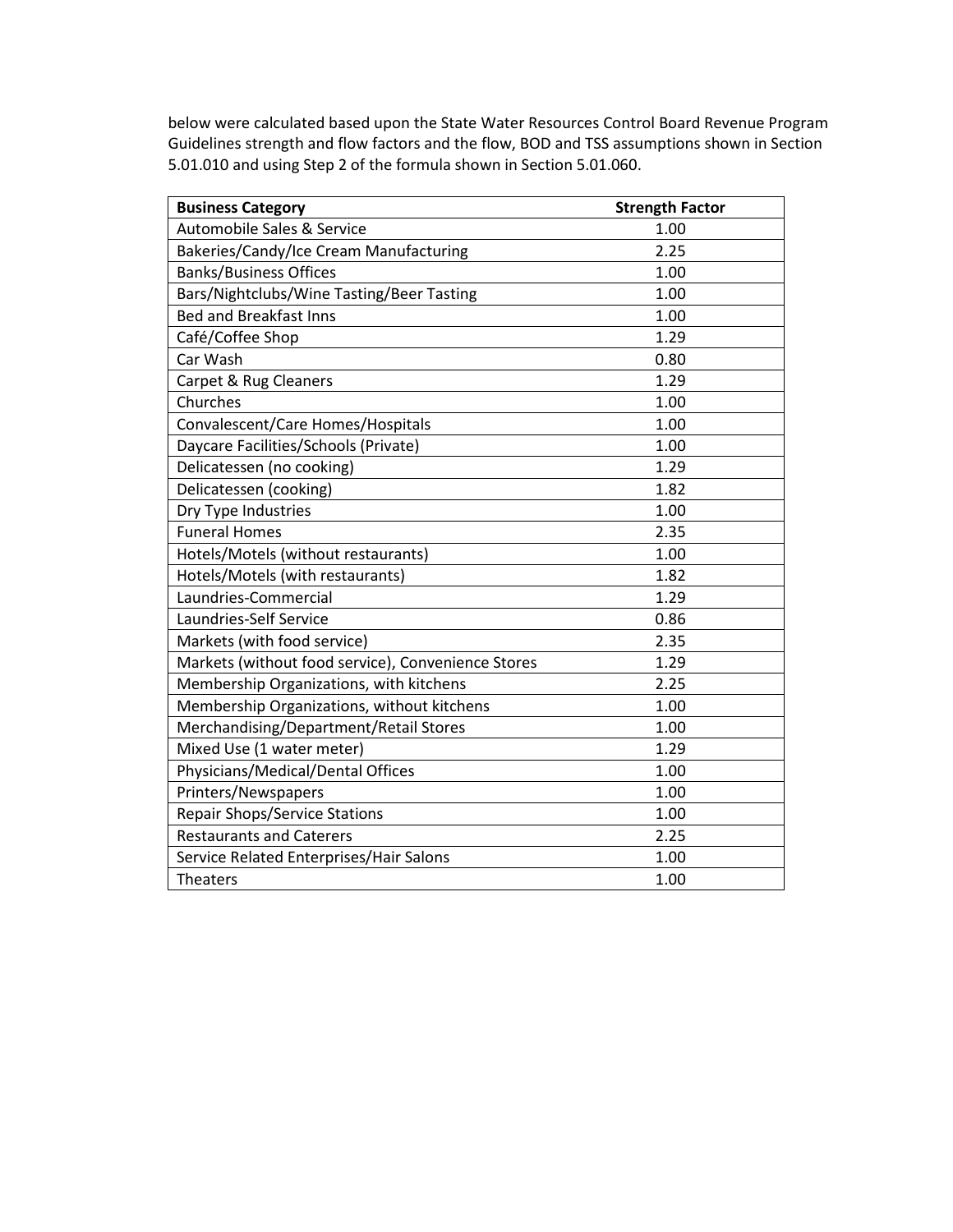#### **5.01.060 Industrial User Waste Charges**

Except as provided in Section 5.01.061, the monthly industrial user waste charges for each industry shall be determined by using the formula in the following table.

| <b>Industrial User Sewer Service Unit</b> |                                                                                                        |                                                                         |           |                                                  |                                      |       |       |  |
|-------------------------------------------|--------------------------------------------------------------------------------------------------------|-------------------------------------------------------------------------|-----------|--------------------------------------------------|--------------------------------------|-------|-------|--|
| <b>Assignment Formula *</b>               |                                                                                                        |                                                                         |           |                                                  |                                      |       |       |  |
| Parameter                                 | <b>Cost Allocation</b>                                                                                 | Assumed Loading (1.0 Unit)                                              |           |                                                  |                                      |       |       |  |
|                                           |                                                                                                        |                                                                         | <b>FY</b> | <b>FY</b><br><b>FY</b><br><b>FY</b><br><b>FY</b> |                                      |       |       |  |
|                                           |                                                                                                        |                                                                         | $2021 -$  | $2022 -$                                         | 2023-                                | 2024- | 2025- |  |
|                                           |                                                                                                        |                                                                         | 2022      | 2023                                             | 2024                                 | 2025  | 2026  |  |
| Flow (gpd)                                | 58%                                                                                                    |                                                                         | 188       | 167                                              | 150                                  | 137   | 126   |  |
| BOD (mg/L)                                | 15%                                                                                                    |                                                                         | 209       | 240                                              | 265                                  | 284   | 301   |  |
| TSS (mg/L)                                | 27%                                                                                                    |                                                                         | 238       | 274                                              | 303                                  | 324   | 344   |  |
| Step 1<br><b>Flow Factor</b>              | For FY 2021/2022<br>Daily Flow $\div$ 188 gals/day<br>or<br>$=$<br>Annual Flow $\div$ 68,620 gals/year |                                                                         |           |                                                  |                                      |       |       |  |
| Step 2                                    |                                                                                                        |                                                                         |           |                                                  |                                      |       |       |  |
| <b>Strength Factor</b>                    |                                                                                                        | $=$<br>$0.58 + (BOD \div 209 \times 0.15) + (TSS \div 238 \times 0.27)$ |           |                                                  |                                      |       |       |  |
| Step 3                                    |                                                                                                        |                                                                         |           |                                                  |                                      |       |       |  |
|                                           |                                                                                                        | Equivalent Dwelling Units (EDUs) = (Flow Factor) x (Strength Factor)    |           |                                                  |                                      |       |       |  |
| Step 4                                    |                                                                                                        |                                                                         |           |                                                  |                                      |       |       |  |
|                                           | Monthly Sewer Service Charge                                                                           | $=$ $-$                                                                 |           |                                                  | (EDUs) x (Current Rate per EDU) ÷ 12 |       |       |  |

\* Formula is designed to provide a multiplier for high-strength flows. Minimum assignment is 1.0 service unit.

### **5.01.061 Industrial User Waste Charges for Winery-Related Operations That Do Not Measure Flow and Strength**

Sewer service charges for Winery-Related Operations that have not yet installed, or received a waiver from installing flow meters and samplers to measure their facility's industrial wastewater flow and strength pursuant to District Code 4.04.170(D), shall be based on a fixed strength factor, which is based upon an assumed BOD of 7,000 mg/L and TSS of 600 mg/L, multiplied by a flow factor based upon monthly flow date measured from the municipal potable water meter, after an adjustment to account for domestic waste. Monthly sewer service charges shall then be calculated using Step 4 in Section 5.01.060.

### **5.02.030 Capacity Charge Calculation**

The following fees shall be paid to the District prior to the issuance of a permit to connect with the District's sewerage works.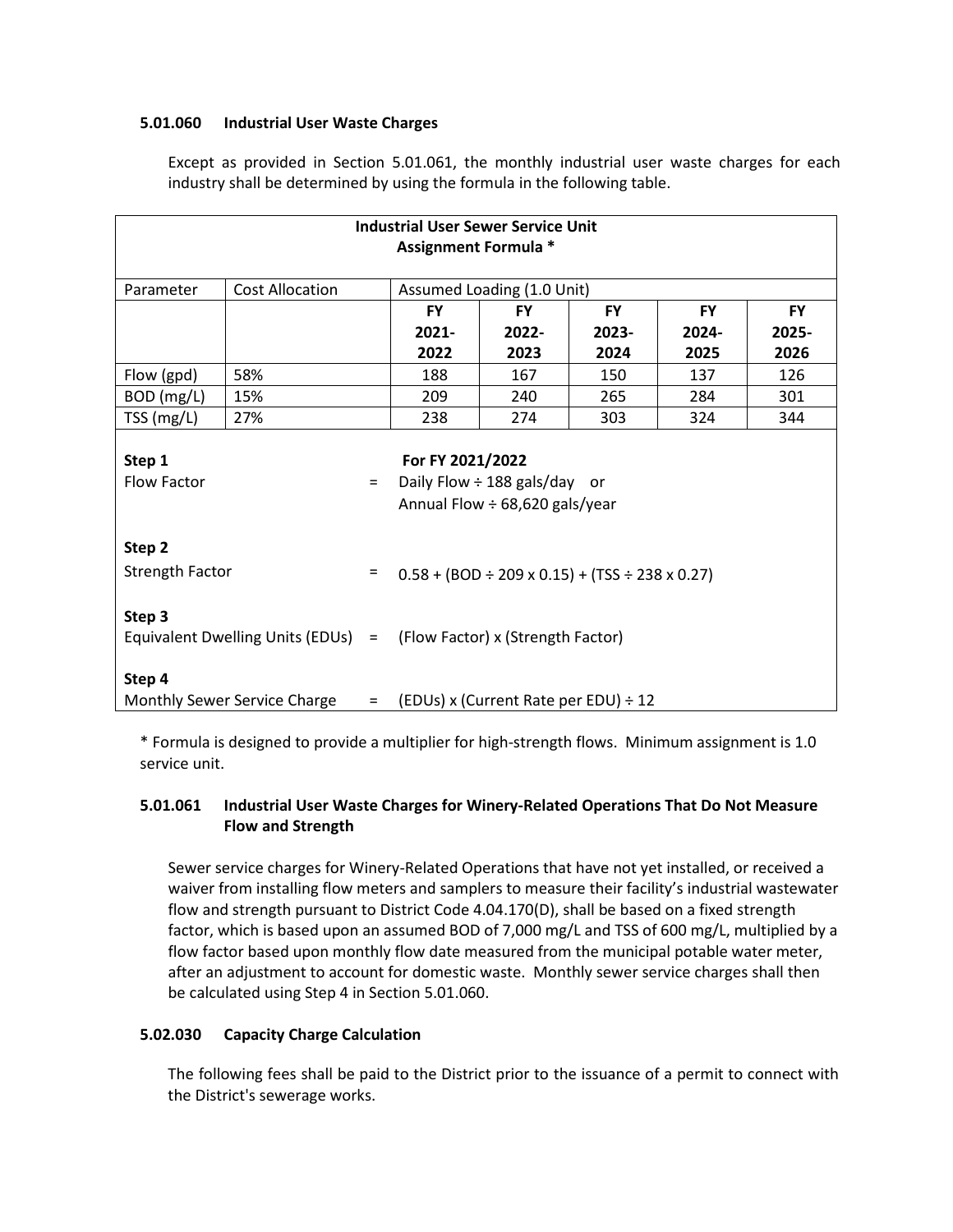C. **Industrial.** Industrial capacity charges for wastewater strength and flow that exceeds domestic wastewater characteristics shall be calculated using the average daily flow, BOD, and TSS data for the anticipated peak 30-day period, with a minimum of 1.0 EDU for an industrial facility. The data shall be provided to the District. These three parameters will be applied to the following formula in the following table to determine the number of Sewer Service Units (Equivalent Dwelling Units - EDU).

| <b>Industrial User Sewer Capacity Charges</b><br><b>Assignment Formula *</b>                         |                        |                                                                         |                                                               |          |                                                |       |       |  |
|------------------------------------------------------------------------------------------------------|------------------------|-------------------------------------------------------------------------|---------------------------------------------------------------|----------|------------------------------------------------|-------|-------|--|
| Parameter                                                                                            | <b>Cost Allocation</b> |                                                                         | Assumed Loading (1.0 Unit)                                    |          |                                                |       |       |  |
|                                                                                                      |                        |                                                                         | <b>FY</b><br><b>FY</b><br><b>FY</b><br><b>FY</b><br><b>FY</b> |          |                                                |       |       |  |
|                                                                                                      |                        |                                                                         | 2021-                                                         | $2022 -$ | 2023-                                          | 2024- | 2025- |  |
|                                                                                                      |                        |                                                                         | 2022                                                          | 2023     | 2024                                           | 2025  | 2026  |  |
| Flow (gpd)                                                                                           | 58%                    |                                                                         | 188                                                           | 167      | 150                                            | 137   | 126   |  |
| BOD (mg/L)                                                                                           | 15%                    |                                                                         | 209                                                           | 240      | 265                                            | 284   | 301   |  |
| TSS(mg/L)                                                                                            | 27%                    |                                                                         | 238                                                           | 274      | 303                                            | 324   | 344   |  |
| For FY 2021/2022<br>Step 1<br><b>Flow Factor</b><br><b>Average Daily Flow</b><br>$=$<br>188 gals/day |                        |                                                                         |                                                               |          |                                                |       |       |  |
| Step 2                                                                                               |                        |                                                                         |                                                               |          |                                                |       |       |  |
| <b>Strength Factor</b>                                                                               |                        | $0.58 + (BOD \div 209 \times 0.15) + (TSS \div 238 \times 0.27)$<br>$=$ |                                                               |          |                                                |       |       |  |
| Step 3                                                                                               |                        | Equivalent Dwelling Units (EDUs) = (Flow Factor) x (Strength Factor)    |                                                               |          |                                                |       |       |  |
| Step 4                                                                                               |                        |                                                                         |                                                               |          |                                                |       |       |  |
| Capacity Charge                                                                                      |                        | $\equiv$                                                                |                                                               |          | (EDUs) x (Current Single Family Dwelling Rate) |       |       |  |

#### **5.03.010 Hauled Waste Fees**

Hauled wastes, including portable toilet waste and septic tank pumpage discharge waste, shall be charged as follows:

| Hauled Waste Fee per gallon |
|-----------------------------|
|                             |
|                             |
|                             |
|                             |
|                             |
|                             |